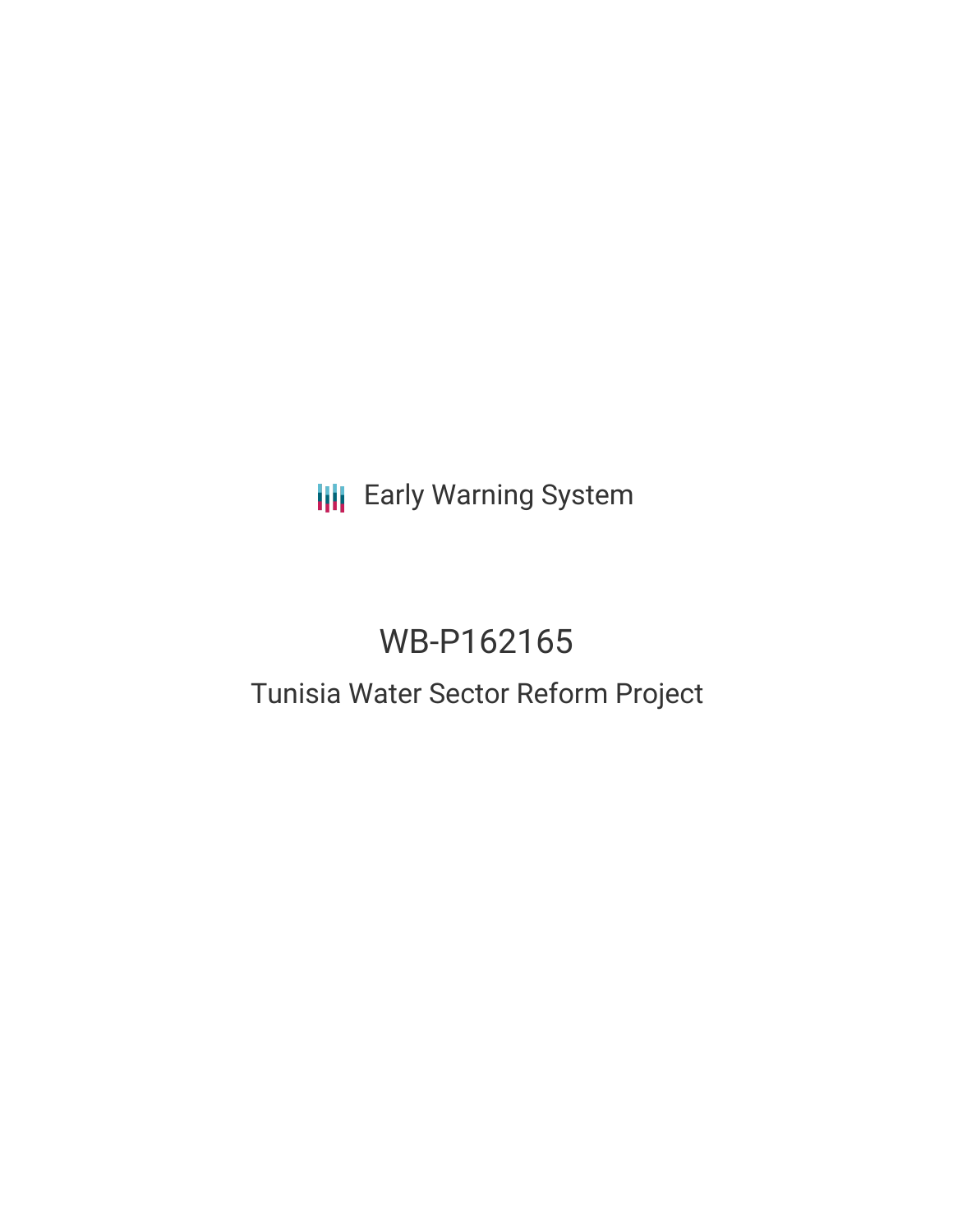

#### **Quick Facts**

| <b>Countries</b>               | Tunisia                                  |
|--------------------------------|------------------------------------------|
| <b>Financial Institutions</b>  | World Bank (WB)                          |
| <b>Status</b>                  | Proposed                                 |
| <b>Bank Risk Rating</b>        | B                                        |
| <b>Voting Date</b>             | 2018-12-20                               |
| <b>Borrower</b>                | MINISTRY OF AGRICULTURE AND WATER RESOUR |
| <b>Sectors</b>                 | Law and Government, Water and Sanitation |
| <b>Investment Type(s)</b>      | Loan                                     |
| <b>Investment Amount (USD)</b> | \$150.00 million                         |
| <b>Project Cost (USD)</b>      | \$150.00 million                         |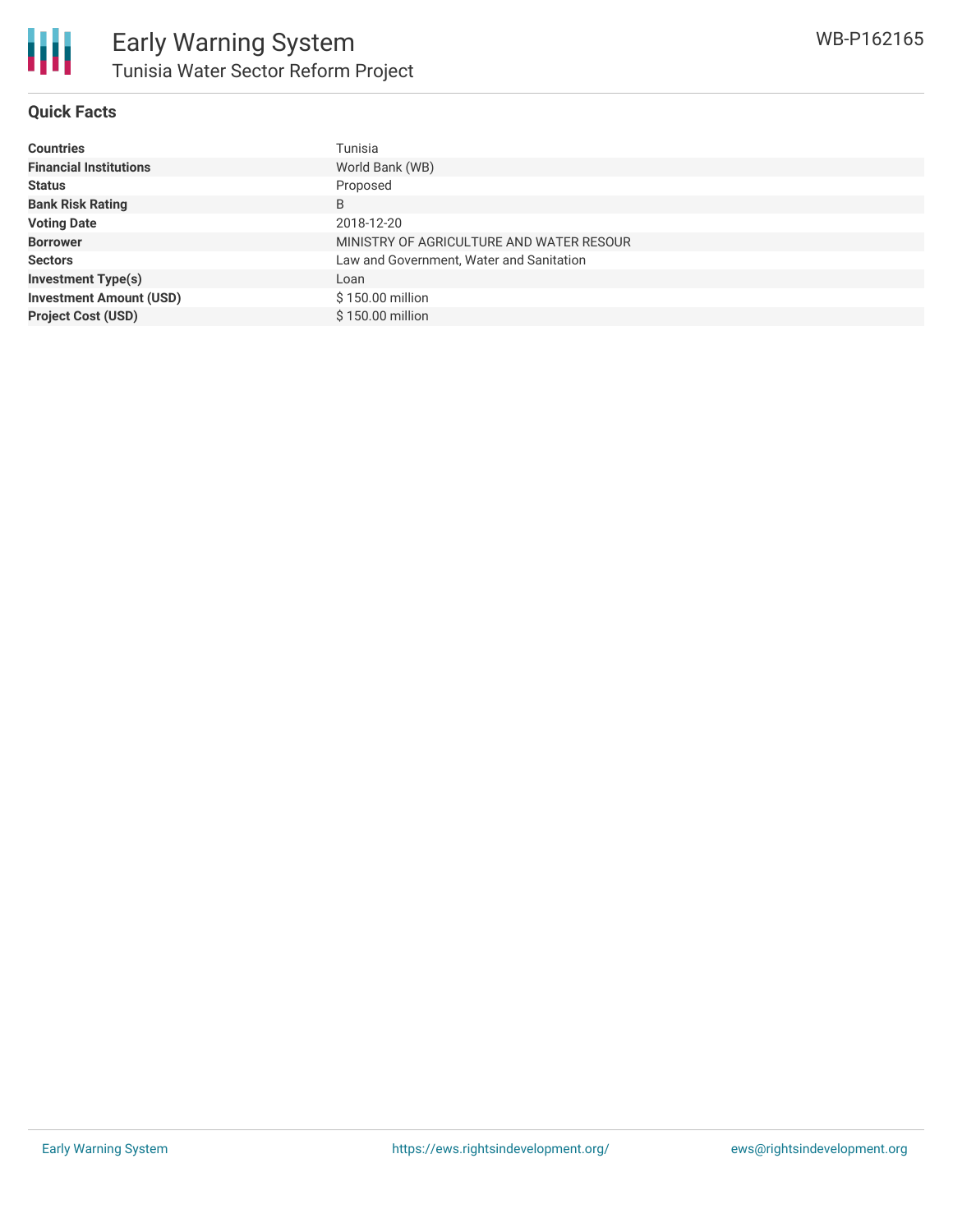

## **Project Description**

According to bank documents, the project objective is to improve SONEDE's financial and operational performance and the quality of service to customers, and to secure

water supply in Greater Tunis and diminish losses in selected Central and Southern Governorates.

The Government and SONEDE have developed the Water Supply Security Program (WSSP) with the following three objectives:

- 1. ensuring the long-term financial viability of SONEDE and improving its operational performance;
- 2. improving the quality of the services provided and enhancing customer relations; and
- 3. securing and reinforcing access to drinking water at the national level.

This project will support the first 2 objectives as well as part of objective 3 - namely, securing water supply in Greater Tunis and diminishing losses in Central and Southern Governorates. The WSSP's Reform Strategy aims to strengthen the company's capacity and administrative autonomy, improve its operational performance and restore its financial equilibrium. It also aims to modernize the company, strengthen the quality of the services offered to its clients and guarantee its financial viability and the preservation of its assets. This strategy will require a clear commitment of both the Government and SONEDE to be effectively deployed. The WSSP's investment program is estimated at 4 billion Tunisian Dinars (US\$ 1.5 billion) and comprises 9 subcomponents. The main components of the WSSP are already funded by other donors, with the exception of (i) securing of drinking water in Greater Tunis; and (ii) the water savings component, which aims at improving network performance, which has deteriorated significantly over the past decade..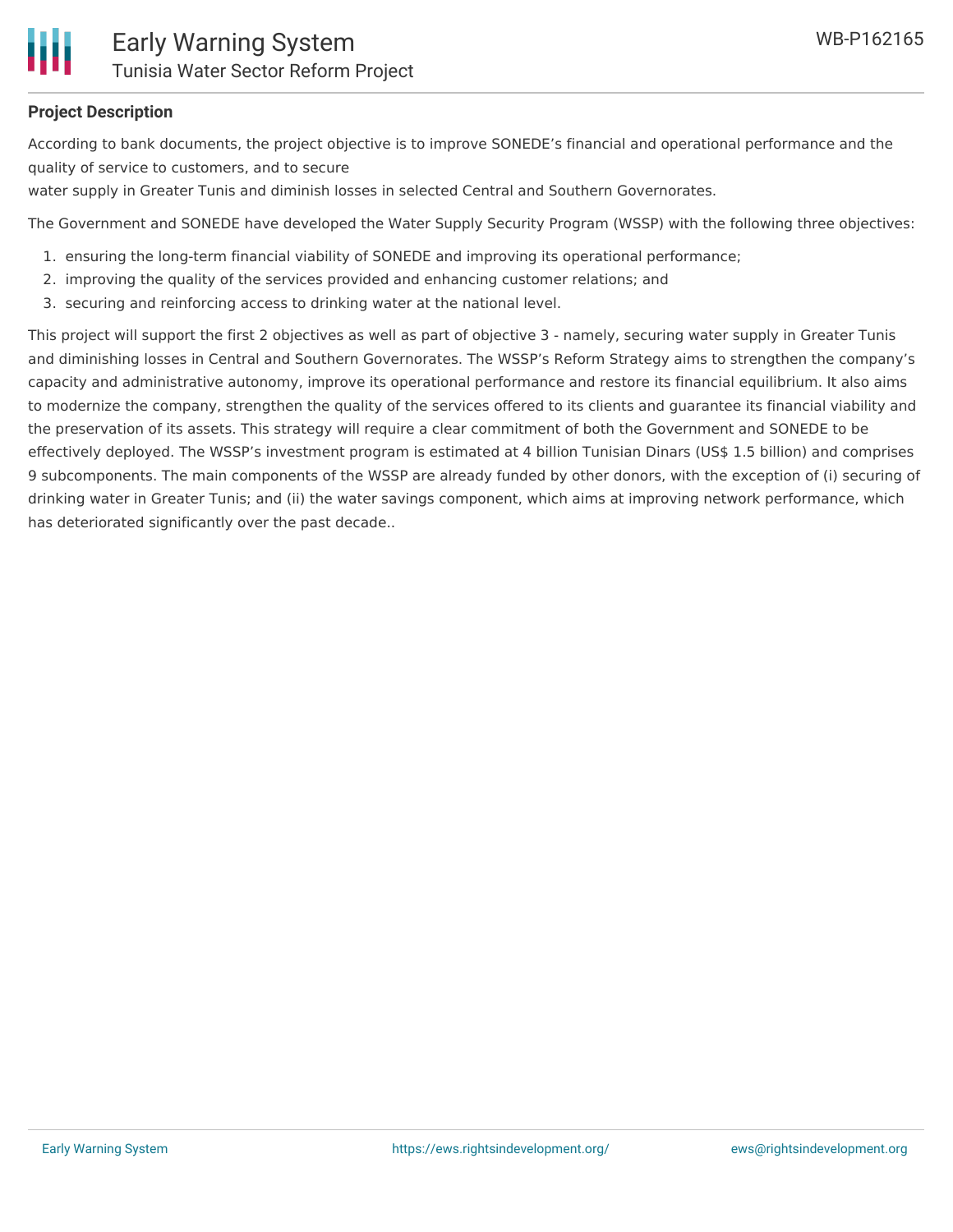

## **Investment Description**

World Bank (WB)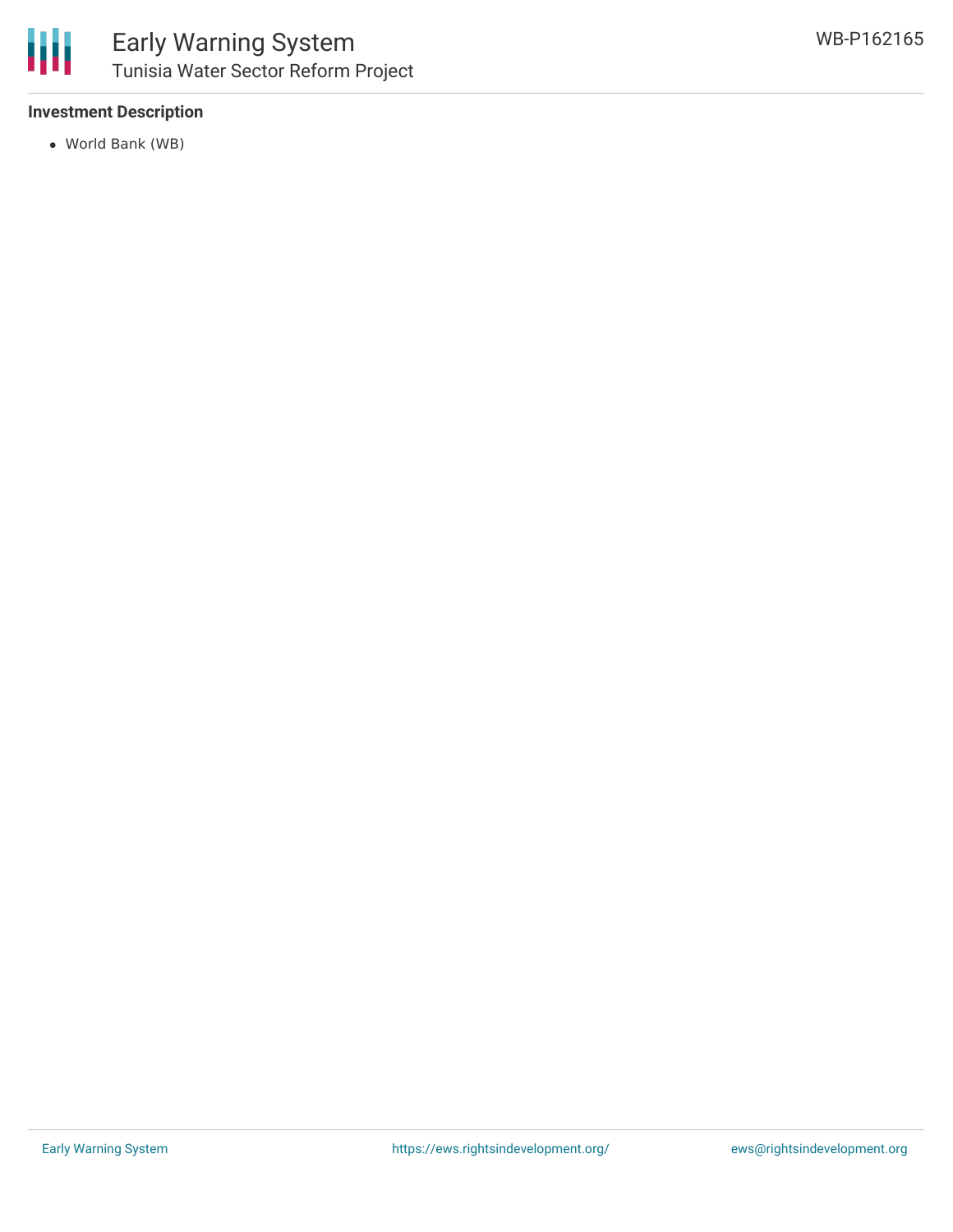

### **Contact Information**

#### **World Bank:**

Name : Daniel Camos Daurella Designation : Senior Infrastructure Economist Role : Team Leader(ADM Responsible) Telephone No : 5360+4244 Email : [dcamos@worldbank.org](mailto:dcamos@worldbank.org)

Name : Mouhamed Fadel Ndaw Designation : Senior Water Supply and Sanitation Specialist Role : Team Leader Telephone No : 5772+4413 Email : [mndaw2@worldbank.org](mailto:mndaw2@worldbank.org)

#### **Borrower:**

Borrower : MDICI Contact : Kalthoum Hamzaoui Title : Director Telephone No : 0021671892653 Email : [k.hamzaoui@mdci.gov.tn](mailto:k.hamzaoui@mdci.gov.tn)

Implementing Agencies Implementing Agency : SONEDE Contact : Abderraouf Nouicer Title : Directeur des Etudes Telephone No : 0021671494341 Email : [a.nouicer@sonede.com.tn](mailto:a.nouicer@sonede.com.tn)

#### **ACCOUNTABILITY MECHANISM OF WORLD BANK**

The World Bank Inspection Panel is the independent complaint mechanism and fact-finding body for people who believe they are likely to be, or have been, adversely affected by a World Bank-financed project. If you submit a complaint to the Inspection Panel, they may investigate to assess whether the World Bank is following its own policies and procedures for preventing harm to people or the environment. You can contact the Inspection Panel or submit a complaint by emailing ipanel@worldbank.org. You can learn more about the Inspection Panel and how to file a complaint at: http://ewebapps.worldbank.org/apps/ip/Pages/Home.aspx.